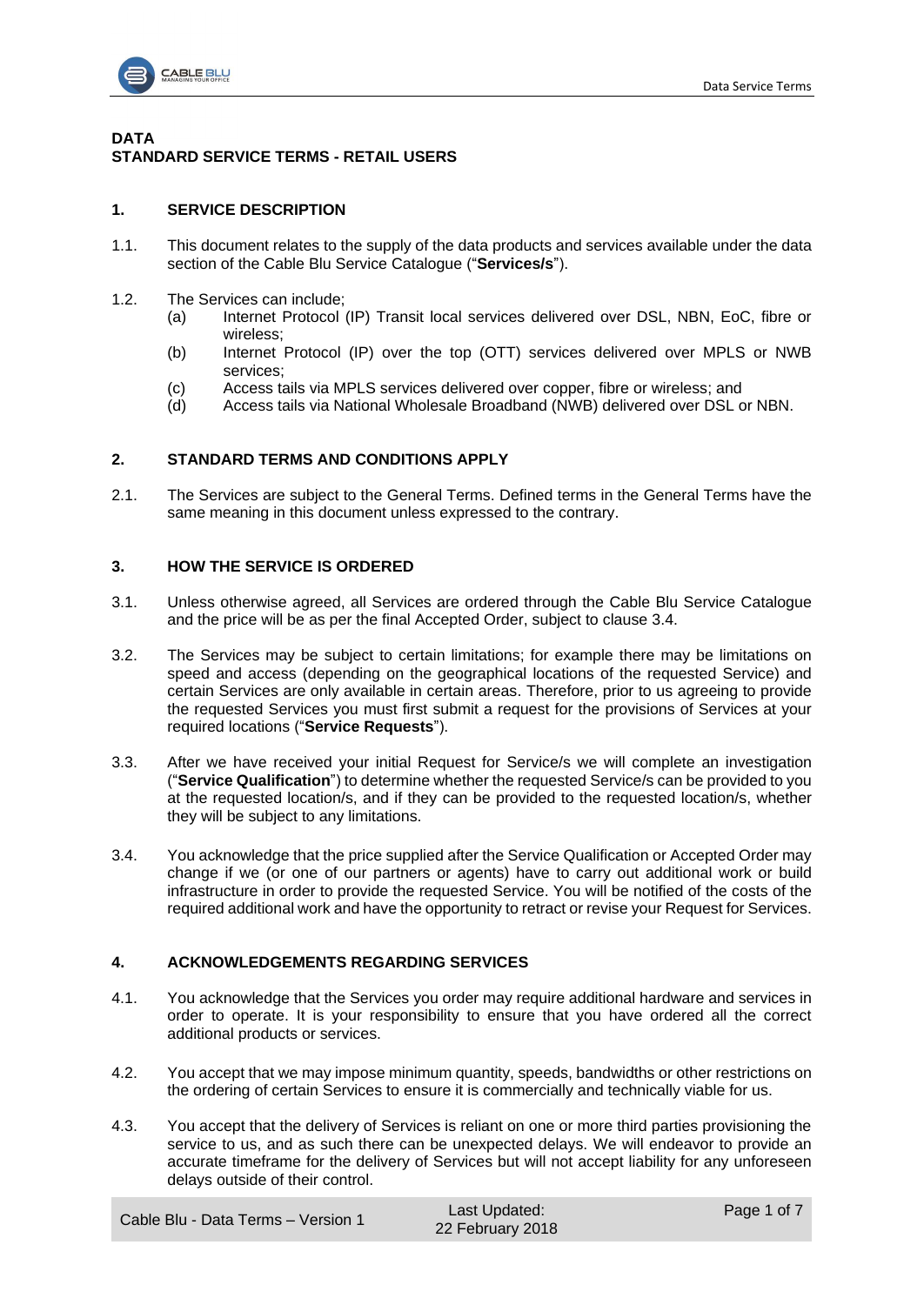

- 4.4. You acknowledge that we may impose minimum terms for certain Services (which will be outlined in the Accepted Order). In placing your order, you agree to be bound by those minimum terms.
- 4.5. You agree that certain Services may also have a setup charge along with a monthly reoccurring charge.

### **5. OPERATING REQUIREMENTS FOR THE PROVISION OF SERVICE**

- 5.1. You acknowledge that there are minimum operating requirements and conditions which must be met in order for certain Services to operate in their intended way. These minimum operating requirements and conditions are set out below and/or advised by us from time to time.
- 5.2. It is your sole and on-going responsibility to ensure you comply with these minimum operating requirements and conditions and we have no liability for any loss or faults due to your failure to comply.
- 5.3. The Services and the supplied equipment need dry, dust-free and well-ventilated environments to function correctly. You acknowledge that air-conditioning and uninterruptable power supplies may be required to create such an environment, and you agree that it is your sole responsibility to provide such items.
- 5.4. We provide a protected MPLS core, however the access tails delivered over MPSL or NWB are not diverse and protected. Therefore, if you require diverse and protected access tails, you must specify this requirement *at the time of your initial Request for Services*. We make no guarantee that a diverse and protected option is available; however it will use reasonable endeavors to investigate the provision of diverse and protected carrier paths as part of its initial Service Qualification. If you fail to request the provision of diverse and protected carrier paths at the time of your initial Request for Services and subsequently notify us of this requirement you agree that:
	- (a) We are under no obligation to provide you with a diverse and protected option;
	- (b) You will not be able to cancel the Services; and
	- (c) If diverse and protected carrier paths are available and we agree to provide these to you, you must pay us for any additional costs.
- 5.5. Services delivered over copper may be limited to certain speeds depending on the distance from the exchange and/or the available copper pairs in the requested area or building. You acknowledge that upgrades of copper services may also be limited.
- 5.6. At our sole discretion we may choose to deliver multiple services to a site via tagged VLANs on the same port or untagged VLANs on different ports on the provided NTU device.
- 5.7. Where the Service is provided over the NBN, you must only use the equipment supplied by the NBN Co to connect to the Service, unless otherwise specified by us. You acknowledge that it is your responsibility to connect and keep connected the uninterruptible power supply required for Service over the NBN and accept that if it is disconnected, the Service may not work if a power failure occurs.

# **6. OUR OBLIGATIONS**

- 6.1. We agree to provide a working service in accordance with the Service Level Agreement outlined in Section [9.](#page-2-0)
- 6.2. We will only deliver and manage the Service up to the demarcation point that is the last piece of equipment that we can actively manage. To remove doubt, this demarcation point is the NTU device, unless otherwise agreed between the parties in the Accepted Order.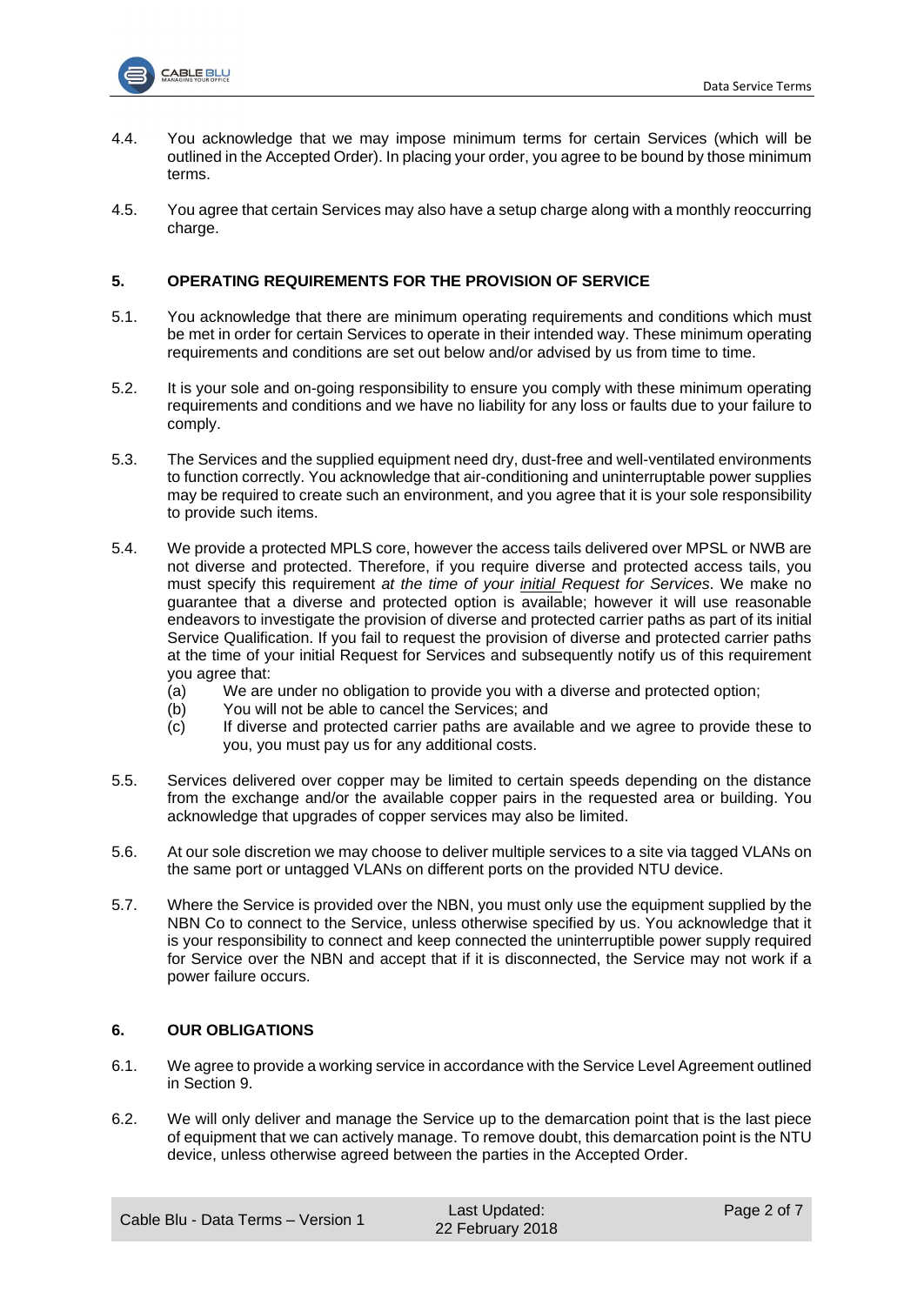

- 6.3. In the event of a failure of a Service:
	- (a) we will endeavor to provide Service restoration in accordance with the targets set out below in Section [9.2\(e\);](#page-4-0) and
	- (b) you may be entitled to a rebate in accordance with Section [9.3.](#page-5-0) However, you acknowledge that in most cases we will be reliant on third parties who own the infrastructure to fix the issue causing the failure of the Service.

### **7. YOUR OBLIGATIONS**

- 7.1. You agree to provide accurate information when requested to do so by us from time to time. (This includes provisioning documents and the contact details for the relevant site and onsite resources.)
- 7.2. You agree to provide timely access to all the necessary buildings for the purpose of installation and maintenance, when requested by us from time to time.
- 7.3. You acknowledge that additional equipment may be required for the Services to operate and this additional equipment is your sole responsibility to procure and maintain. Any such equipment (for example routers, firewalls and or switches) you procure must meet Australian regulations/standards and be fit for purpose.
- 7.4. You agree to provide troubleshooting support in the event of a failure or Service issues, when requested by us from time to time.
- 7.5. You acknowledge that not all Services may be relocated. In the event that a relocation of a Service is required by you, you must submit a written request to us. We will complete a Service Qualification and advise you if the Service can be relocated and the costs of such relocation (if available). In the event that relocation is not possible, you accept that early termination fees may apply and/or additional charges may be incurred, in order for you to terminate the affected Service.
- 7.6. You acknowledge that not all Services can be upgraded. In the event that an upgrade of a Service is required by you, you must submit a written request to us. We will complete a Service Qualification and advise you if the Service can be upgraded and the costs of such upgrade (if available). If the requested upgrade is not possible, you accept that the current Service will continue until the minimum term ends.
- 7.7. If you submit a request to cancel any or all of the Services, the terms and conditions outlined in the General Terms will apply. If a Service is cancelled during the provisioning stage, you must pay us for any costs incurred by us (for example for work completed in attending to Service Requests or cancellation fees to third party providers).

#### **8. ACCEPTABLE USE**

- 8.1. You must not:
	- (a) use equipment or software to overcome, manipulate or bypass any limitations or charges that we have placed on the Services; or
	- (b) use the Services in such a way that we believe would unreasonably affect other users on the network.
- 8.2. You agree to configure all equipment past the demarcation point in line with advice from us, so as to minimize any outages or impact to other users on the network.

#### **9. SERVICE LEVEL AGREEMENT REGARDING SERVICE AVAILABILITY, FAULT REPORTING AND RESPONSE TIMES**

#### <span id="page-2-1"></span>9.1. **Service Availability Targets**

<span id="page-2-0"></span>Cable Blu - Data Terms – Version 1 Last Updated: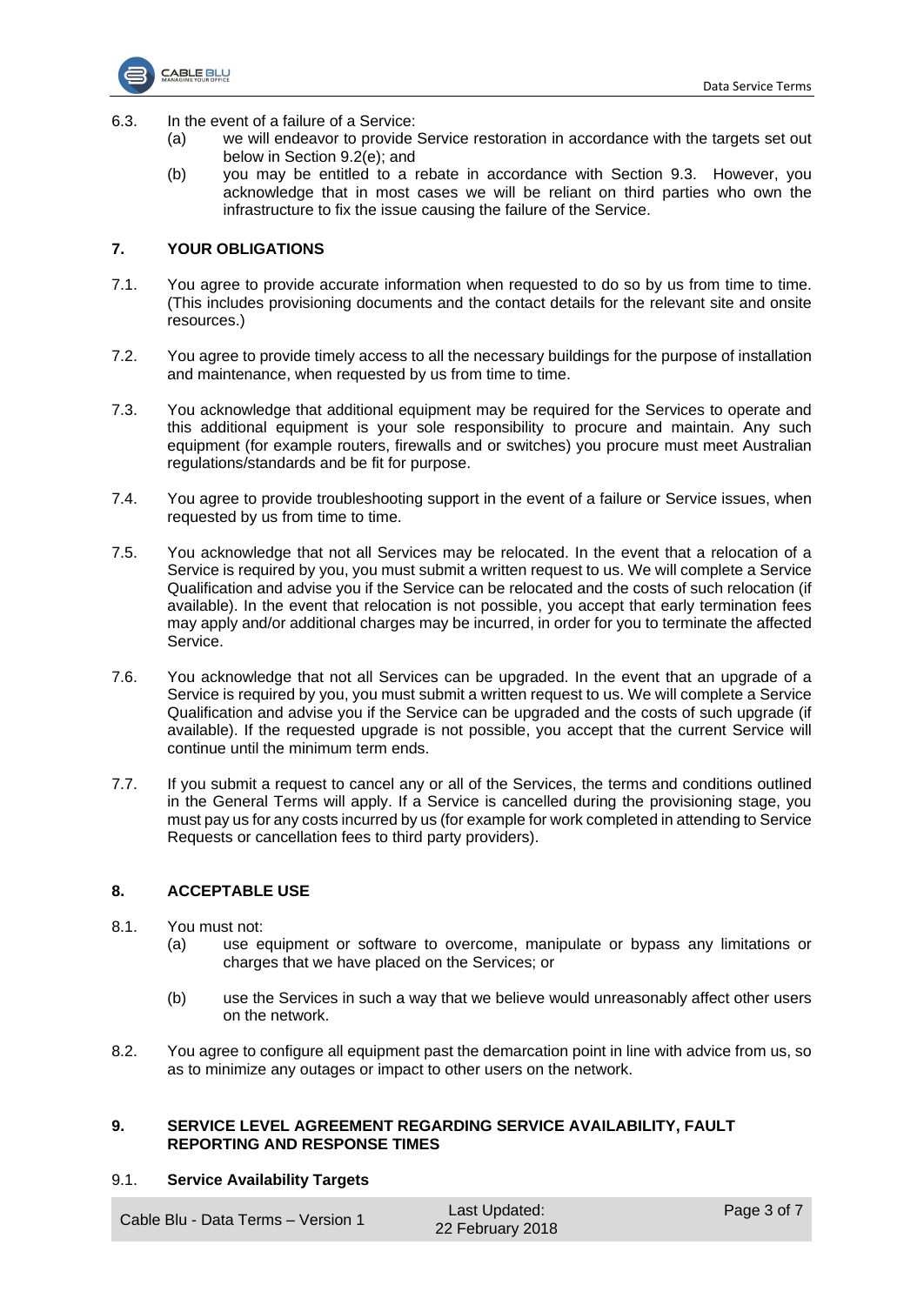

The below table outlines the service availability which we will endeavor to provide for the various Services ("**Service Availability Targets**"):

| <b>Service</b>                                                                                            | <b>Service Availability Target</b> |
|-----------------------------------------------------------------------------------------------------------|------------------------------------|
| Cable Blu's Internet Protocol (IP) Transit local services<br>delivered over DSL, EFM and NBN              | Best Effort*                       |
| Cable Blu's Internet Protocol (IP) Transit local services<br>delivered over EoC, fibre or wireless        | 99.5%                              |
| Cable Blu's Internet Protocol (IP) over the top (OTT)<br>services delivered over MPLS services            | 99.95%                             |
| Cable Blu's Internet Protocol (IP) over the top (OTT)<br>services delivered over NWB services             | 95%                                |
| Cable Blu's Access tails via MPLS services delivered<br>over copper or wireless (single site access)      | 99.5%                              |
| Cable Blu's Access tails via MPLS services delivered<br>over fibre (single site access)                   | 99.95%                             |
| Cable Blu's Access tails via MPLS services delivered<br>over copper, fibre or wireless (dual site access) | 99.99%                             |
| Cable Blu Access tails via National Wholesale<br>Broadband (NWB) delivered over DSL, EFM or NBN           | 95%                                |

\*For the purposes of this document "Best Effort" means that we will make good-faith efforts to achieve the best result having regard to the circumstances, however we cannot (and do not) guarantee any set level of service availability.

## 9.2. **Fault reporting and target response and restoration times**

- (a) Before reporting any faults to us, you must triage the issue and take all reasonable steps to ensure there is no fault with any third party equipment or services or within your administrative domain.
- (b) If you rely on equipment supplied by us, you must specifically ensure that such equipment is connected, receiving power and cooling as required to be operational.
- <span id="page-3-0"></span>(c) As soon as you have confirmed that the fault is related to the Service provided by us, that fault must be:
	- (i) logged through our service desk via email and you must supply all required information as instructed in the Helpdesk Guide; or
	- (ii) in the event that email is not available, through our support desk number outlined in the Helpdesk Guide.
- (d) We will respond to faults in order of their severity as set out in the following table:

### **Fault Severity Classification Table**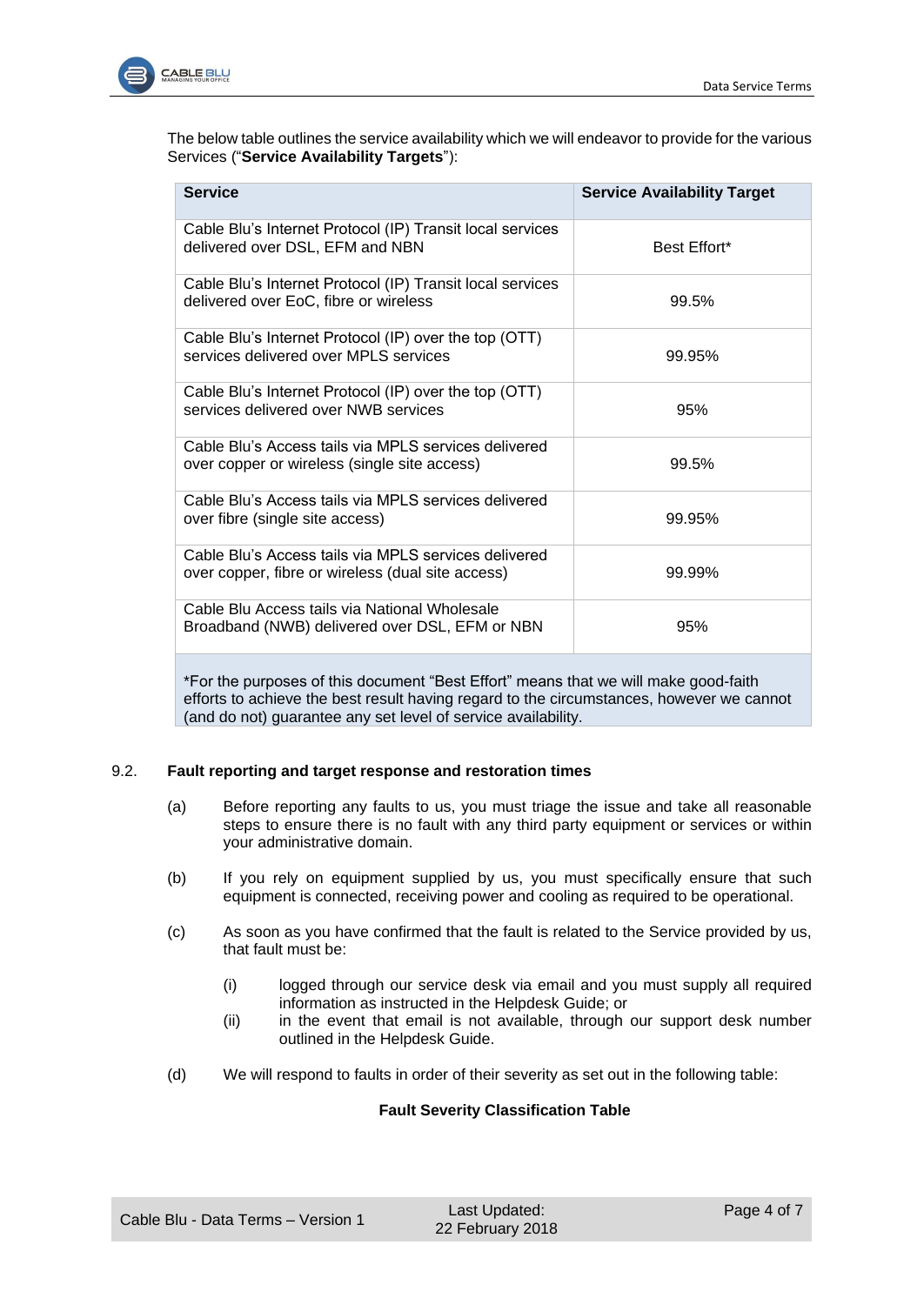

| <b>Severity</b>        | <b>Data Services</b>                                                                                   |  |
|------------------------|--------------------------------------------------------------------------------------------------------|--|
| Critical               | Complete loss of non-protected part of a network causing site<br>outage                                |  |
| Major                  | Loss of protected link to a site – but site still operational<br>Packet Loss greater than 2% on a link |  |
| Minor                  | Intermittent Packet Loss issues<br><b>DNS</b> requests                                                 |  |
| Informational<br>/ MAC | Moves, Adds and Changes                                                                                |  |

<span id="page-4-0"></span>(e) Depending on the severity of the fault (as classified above) we will use reasonable efforts to provide a response, restoration and a resolution within the times set out in the following table:

| <b>Severity</b>                                                                                 | <b>Response</b><br><b>Time</b> | Restoration(3)           | <b>Resolution</b>           | <b>Coverage</b>          |  |
|-------------------------------------------------------------------------------------------------|--------------------------------|--------------------------|-----------------------------|--------------------------|--|
| Critical                                                                                        | 15 Minutes<br>(1)(2)           | (2)(5)(3)<br>4 Hours     | 24 Hours $(2)$              | 24x7                     |  |
| Major                                                                                           | 1 Hour $(2)$                   | 8 Hours (2) (3)          | 2 Business<br>Days $^{(2)}$ | <b>Business</b><br>Hours |  |
| Minor                                                                                           | 1 Business<br>Day $(2)$        | 2 Business<br>Days $(3)$ | 2 Business<br>Days          | <b>Business</b><br>Hours |  |
| Informational<br>/ MAC                                                                          | 1 Business<br>Day              | NA.                      | 2 Business<br>Days          | <b>Business</b><br>Hours |  |
| Critical faults which occur after-hours will have an extended response<br>(1)<br>time of 1 hour |                                |                          |                             |                          |  |

### **Target Response, Restoration & Resolution Times**

time of 1 hour. (2) Does not apply to Cable Blu Communicator (PC and Mac) Cable Blu UC-One (IOS and Android) or other application clients.

(3) Restoration is aimed at resolving the immediate issue to get the customer working. This is a temporary fix and further remediation work may be required in order for there to be a resolution. In some circumstances there will be no need for restoration and the fault can be rectified and a resolution reached immediately.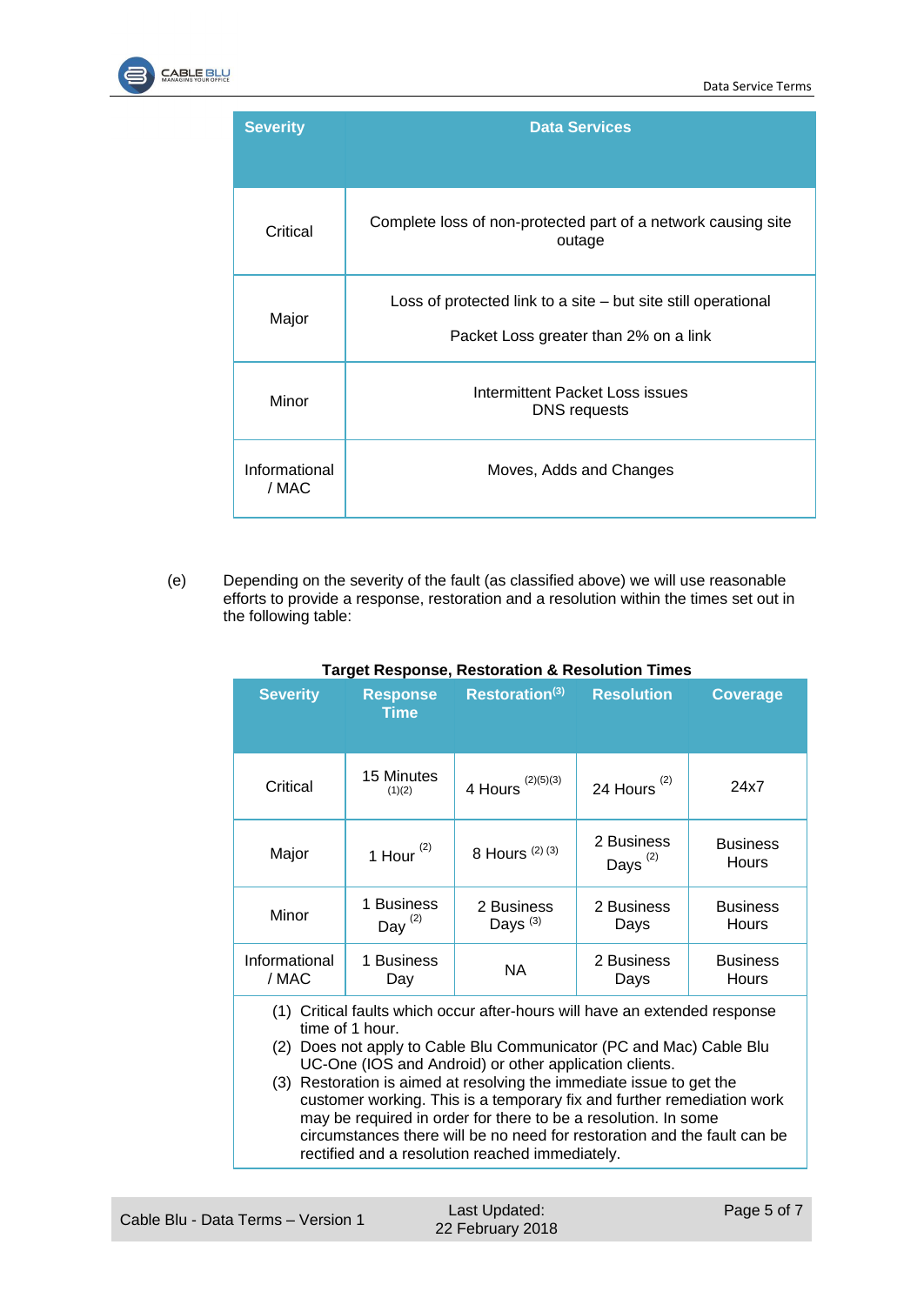

In cases where restoration is dependant on access to customer sites afterhours, if such access is not granted then targets cannot be achieved.

Tickets waiting on the customer with no response for 10 days will be closed as resolved.

#### <span id="page-5-3"></span><span id="page-5-0"></span>9.3. **Rebates**

- (a) Subject always to Section [9.3\(b\)](#page-5-1) below, you are entitled to a rebate as set out in in Section [9.3\(d\)](#page-5-2) where we fail to meet the Service Availability Targets set out in Section [9.1](#page-2-1) above.
- <span id="page-5-1"></span>(b) You will not be entitled to any rebates, where any failure to meet the Service Availability Targets was caused, or to the extent contributed to, by any of following excluded events:
	- (i) Force Majeure Events;
	- (ii) scheduled maintenance;
	- (iii) customer or third party equipment failure;
	- (iv) any failure to report the incident or outage to us;
	- (v) improper use or failure to adhere to any acceptable use policy (if applicable)
	- (vi) unauthorised modifications or use of unauthorised equipment and devices;
	- (vii) power outages at the customer site or third-party facilities;
	- (viii) where a Service has been suspended or cancelled under our rights in the General Terms or Service Schedule; and
	- (ix) our, or our agents' inability to access premises to resolve the issue.

(c) All claims for rebates must be submitted:

- (i) within 10 days of the incident occurring; and
- (ii) in accordance with the standard operating procedure outlined in the General Terms or as communicated to you from time to time.
- <span id="page-5-2"></span>(d) The below table sets out the rebate percentages applicable if you are entitled to rebate in accordance with clause [9.3\(a\):](#page-5-3)

| <b>Service Types</b>                                                                               | <b>Service Availability</b> | Rebate   |
|----------------------------------------------------------------------------------------------------|-----------------------------|----------|
|                                                                                                    | $\geq 99.5\%$               | 0        |
|                                                                                                    | $< 99.5\% - \geq 99.0\%$    | 2.5%     |
| Cable Blu's Internet Protocol (IP) Transit local<br>services delivered over EoC, fibre or wireless | $< 99.0\% - \geq 98.0\%$    | 5.0%     |
|                                                                                                    | $< 98.0\% - \geq 95.0\%$    | 7.5%     |
|                                                                                                    | $>95.0\%$                   | 10.0%    |
| Cable Blu's Internet Protocol (IP) over the top<br>(OTT) services delivered over MPLS services     | $\geq 99.95\%$              | $\Omega$ |
|                                                                                                    | $< 99.95\% -> 99.7\%$       | 2.5%     |
|                                                                                                    | $< 99.7\% -> 99.5\%$        | 5.0%     |
|                                                                                                    | $< 99.5\% - \geq 99.0\%$    | 7.5%     |
|                                                                                                    | $>99.0\%$                   | 10.0%    |
| Cable Blu's Internet Protocol (IP) over the top<br>(OTT) services delivered over NWB services      | $\geq 95 \%$                | $\Omega$ |
|                                                                                                    | $< 95\% -> 90\%$            | 5%       |
|                                                                                                    | >90%                        | 10.0%    |
|                                                                                                    | $\geq 99.5\%$               | 0        |
| Cable Blu's Access tails via MPLS services                                                         | $< 99.5\% -> 99.0\%$        | 2.5%     |
| delivered over copper or wireless (single site<br>access)                                          | $< 99.0\% - \geq 98.0\%$    | 5.0%     |
|                                                                                                    | $< 98.0\% - > 95.0\%$       | 7.5%     |
|                                                                                                    | $>95.0\%$                   | 10.0%    |
|                                                                                                    | $≥ 99.95\%$                 | $\Omega$ |
| Cable Blu's Access tails via MPLS services<br>delivered over fibre (single site access)            | $< 99.95\% -> 99.7\%$       | 2.5%     |
|                                                                                                    | $< 99.7\% -> 99.5\%$        | 5.0%     |